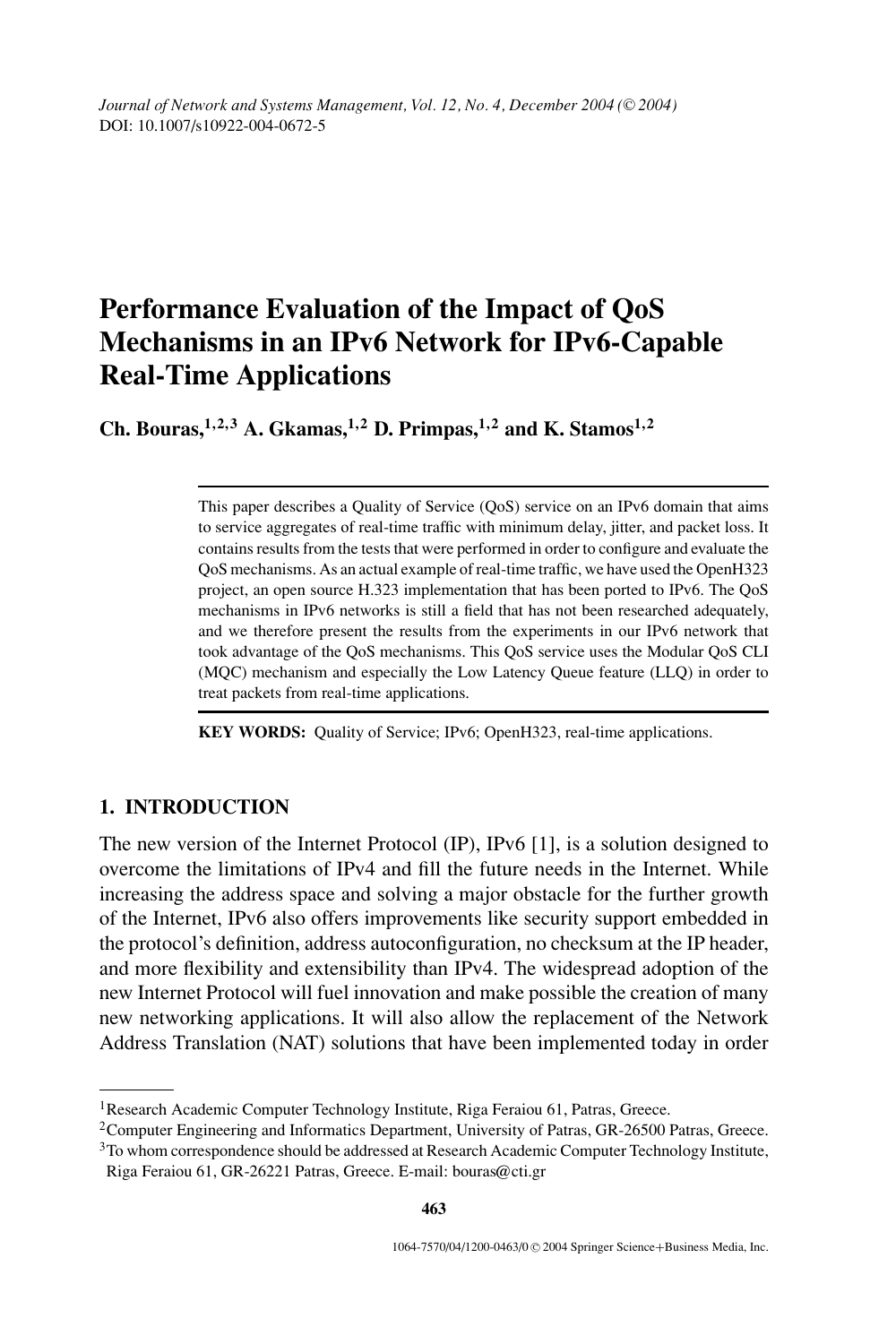to workaround the lack of IPv4 addresses. NAT introduces a number of problems to network applications that need knowledge of the IP address of the host machine or want to take advantage of Quality of Service (QoS) mechanisms, like Voice over IP (VoIP) implementations.

On the other hand, Internet traffic consists of flows generated by different applications, which all receive the same treatment from the network, as the network can only provide best-effort service. This treatment causes many problems to realtime applications, because they are sensitive on parameters such as delay, packet loss, or jitter. The implementation of QoS techniques is therefore necessary and their usage is widely experimented. The QoS guarantees can be measured, using a number of specific metrics that include the bandwidth that a traffic class uses and the delay that the packets of each class experience. In addition, packet loss and jitter (the fluctuation of the arrival time between packets) are the other two metrics that are used to provide QoS guarantees. During the last years, two architectures have been proposed in order to provide QoS and some services have already been deployed. Until now, significant research activity has been done on QoS in IPv4 networks [2], as there are several publications, but QoS in IPv6 networks is still a relatively open issue. One of the next goals in this area, and the topic that we examine in this paper is the investigation of the deployment of a QoS service on an IPv6 domain. Since the usage of the IPv6 protocol [1] increases and many domains have been IPv6 enabled or are expected to become so in the next few years, the investigation of the supported QoS mechanisms on IPv6 and the deployment of a QoS service should be a basic goal for existing networks as they migrate to tomorrow's IPv6 networks.

To evaluate the QoS mechanisms, we used as real-time traffic the traffic generated by an H.323 videoconferencing application based on the library developed by the OpenH323 project. The OpenH323 project [3] develops an open source implementation of the H.323 standard in the form of a central library, the OpenH323 library, which is also based on another open source library called PWLib. The OpenH323 library can be used for the rapid development of applications that wish to use the H.323 protocol for multimedia communications over packet-based networks. The library and most of the applications it supports have now been ported to IPv6 [4, 5].

The rest of the paper is organized as follows: Section 2 gives a brief description of the architectures for Quality of Service and concentrates on the Differentiated Services (DiffServ) architecture. Section 3 describes the IPv6 testbed that we use and explains the QoS techniques and traffic patterns that have been used for the experiments. Section 4 presents the experiments with best-effort service and with the QoS mechanisms, as well as the results from each one. Finally, Section 5 describes our conclusions from the experiments and the future work that we intend to do in this area.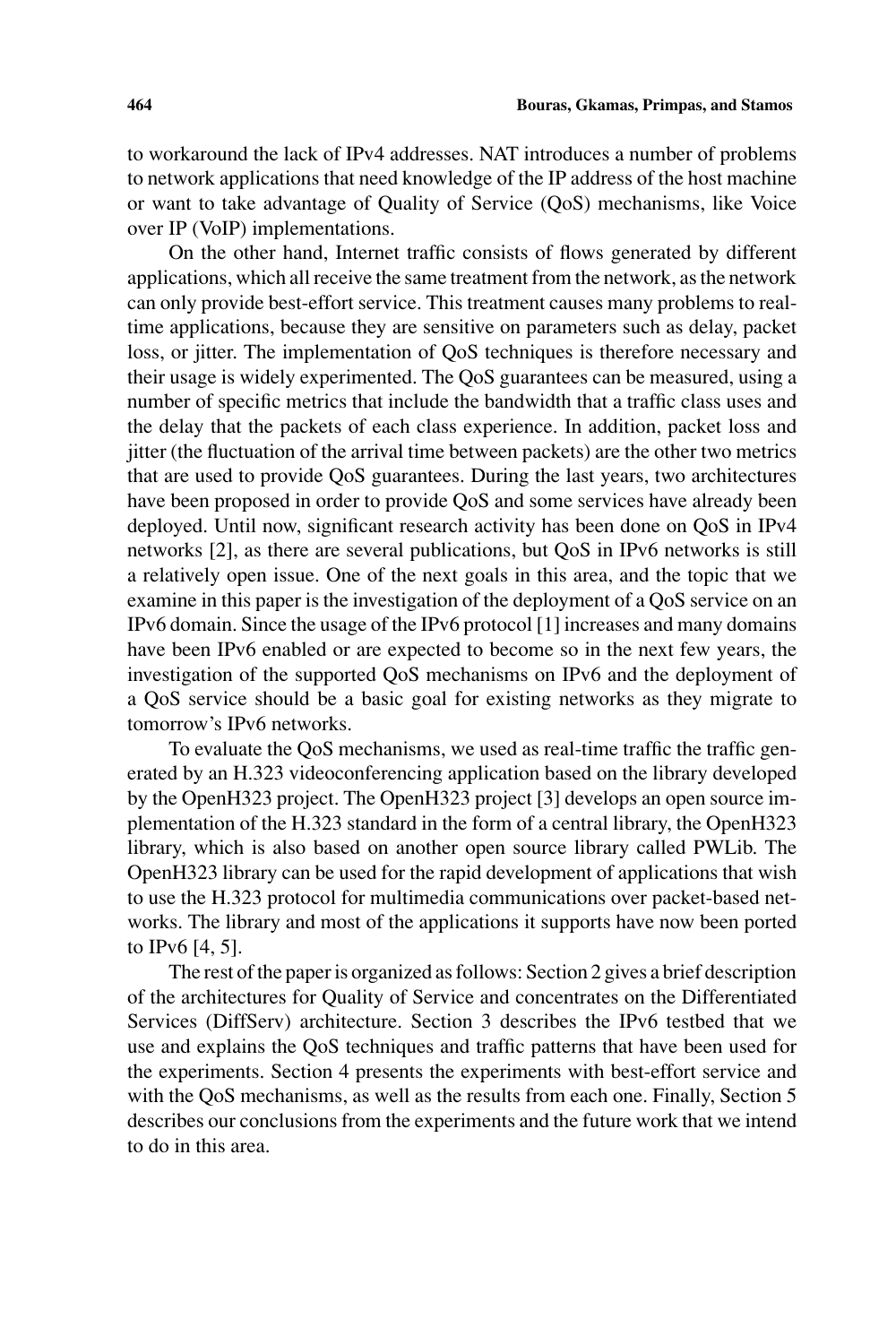## **2. THE QUALITY OF SERVICE TECHNIQUES**

The two main architectures for Quality of Service that have been proposed are Integrated Services (IntServ) [6] and Differentiated Services (DiffServ) [7, 8]. They follow different philosophies as they approach the topic of Quality of Service from different point of views.

The IntServ architecture tries to provide absolute guarantees via resource reservations across the paths that the traffic class follows. The main protocol that works with this architecture is the Reservation Protocol (RSVP) [6] which has a complicated operation and also inserts significant network overhead. In particular, all the messages that are exchanged in order to initialize, terminate, or update the status of a resource reservation, create a network overhead and additionally a computational overhead to the nodes of the network.

On the other hand, DiffServ architecture is more flexible and efficient as it tries to provide Quality of Service via a different approach. It classifies all the network traffic into classes and tries to treat each class differently, according to the level of QoS guarantees that every class needs. In the DiffServ architecture, two different types have been proposed (per hop behaviors [9]), the expedited forwarding (EF) [10], and the assured forwarding (AF) [11]. Their difference is the packet-forwarding behavior. The former, expedited forwarding, aims to provide QoS on a traffic class by minimizing the jitter and generally aims to provide more strict guarantees. This type of DiffServ architecture tries to simulate the virtual leased lines and the policy behavior should therefore be very tight. The latter, assured forwarding, inserts at most four classes with at most three levels of dropping packets. Every time the traffic of each class exceeds the policy criteria then it is marked as a lower level QoS class.

The operation of the DiffServ architecture is based on several mechanisms. The first mechanism is the classifier that tries to classify the whole traffic into aggregates of flows (traffic classes). To do this it can use several criteria, such as the IP addresses of source and destination, port numbers in source and destination, or special protocol characteristics. In our case, the classification is done using the DSCP field (Differentiated Service CodePoint [7]). This field exists in IPv4 and also in IPv6 packet headers. In IPv4 it is part of the Type of Service field (TOS) while in IPv6 [1] that our work focuses on, it is part of the Traffic Class field. The Traffic Class field has an 8-bits length and declares the service that is provided on the network. In addition, in the IPv6 packet header, there is the Flow label field (20 bits) that declares the traffic flow that the packets belong to. This field is however still experimental and its use has only been recently standardized [9].

The operation of services based on the DiffServ architecture uses several mechanisms that act on every aggregate of flows. In particular, these mechanisms are packet classification, packet marking, metering, and shaping. In addition, in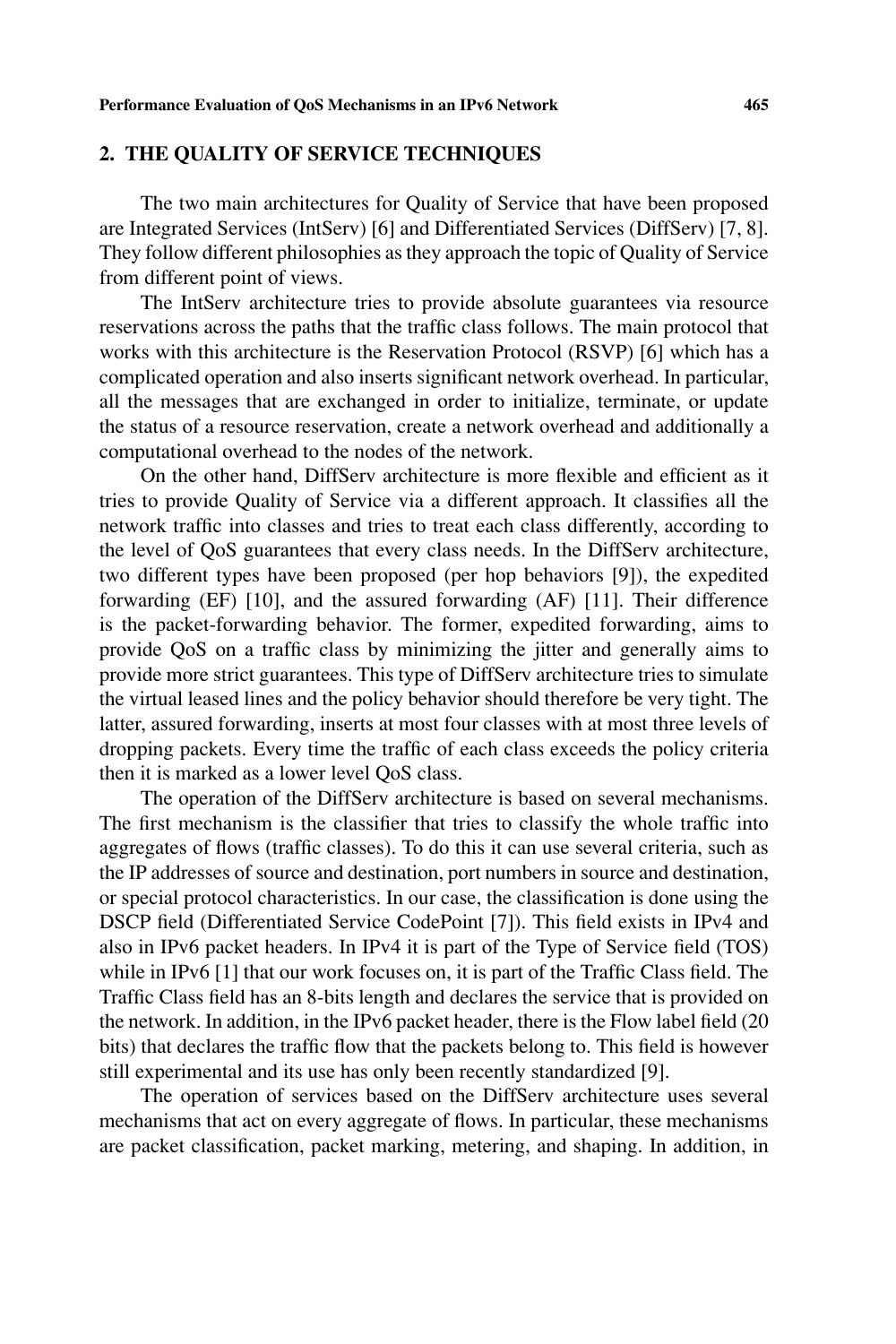order to provide QoS guarantees it is necessary to properly configure the queue management and time routing/scheduling mechanism. The packet classification and marking mechanisms classify the packets in aggregates of traffic. This is achieved by marking the packets using the DSCP field in the IPv6 packet header. Next, the queue management mechanism is configured in order to provide the preferential packet treatment for the appropriate traffic classes. Then the DiffServ architecture makes use of the marking and metering mechanisms. These two mechanisms operate together by using token bucket algorithms. In particular, they try to measure the profile of the traffic classes and compare it with the preagreed levels. This way they make the decision of how to classify the packets based on whether they exceed the policy profile or not. The token bucket algorithm is believed to be the most suitable algorithm for this operation and the network administrator should choose the appropriate parameters for the token bucket for the service he wants to provide. The last step is the shaping/dropping mechanism that is used in conjunction with the marking/metering. This mechanism acts when a percentage of the traffic class exceeds the policy profile and therefore the shaping/dropping mechanisms are applied for the exceeded packets. The action that will take place is the one specified by the network administrator, and it could either be the drop of all the "exceeded" packets or alternatively, the shaping mechanism could be used to normalize the traffic class, hoping that it will then agree with the policy profile. The shaping mechanism is preferably used when the traffic class contains significant bursts that cause the exceeding packets from the policy profile. The most known shaping mechanism is the Leaky Bucket algorithm. Generally all the above mechanisms are called traffic conditioning mechanisms.

The DiffServ architecture should only specify the forwarding mechanisms for each traffic class, in order for the traffic class to have the preferential treatment. This forwarding mechanism is closely related to the queue management mechanisms that are applied on the network. The most common approaches are the Priority Queue, Weighted Fair Queue, or Modified Deficit Round Robin [11, 12]. The first one, Priority Queue, simply creates a priority queue and all the packets that are inserted into it have strict forwarding priority on the network. The second one is the Weighted Fair Queue, which is a mechanism that creates several queues giving a specific weight to each one. According to this weight, the network administrator can provide several services with different levels of delay and jitter. The Modified Deficit Round Robin [12] is the most modern mechanism and has two versions. The first one creates a priority queue, with specific thresholds, and when this queue is empty it forwards packets from the other queue with the Round Robin approach. The second one creates a semi-priority queue and forwards packets sequentially from the priority queue and from one of the other queues.

The main problem that has to be taken into account is that not all of the abovedescribed mechanisms have been implemented to operate on IPv6 domains yet.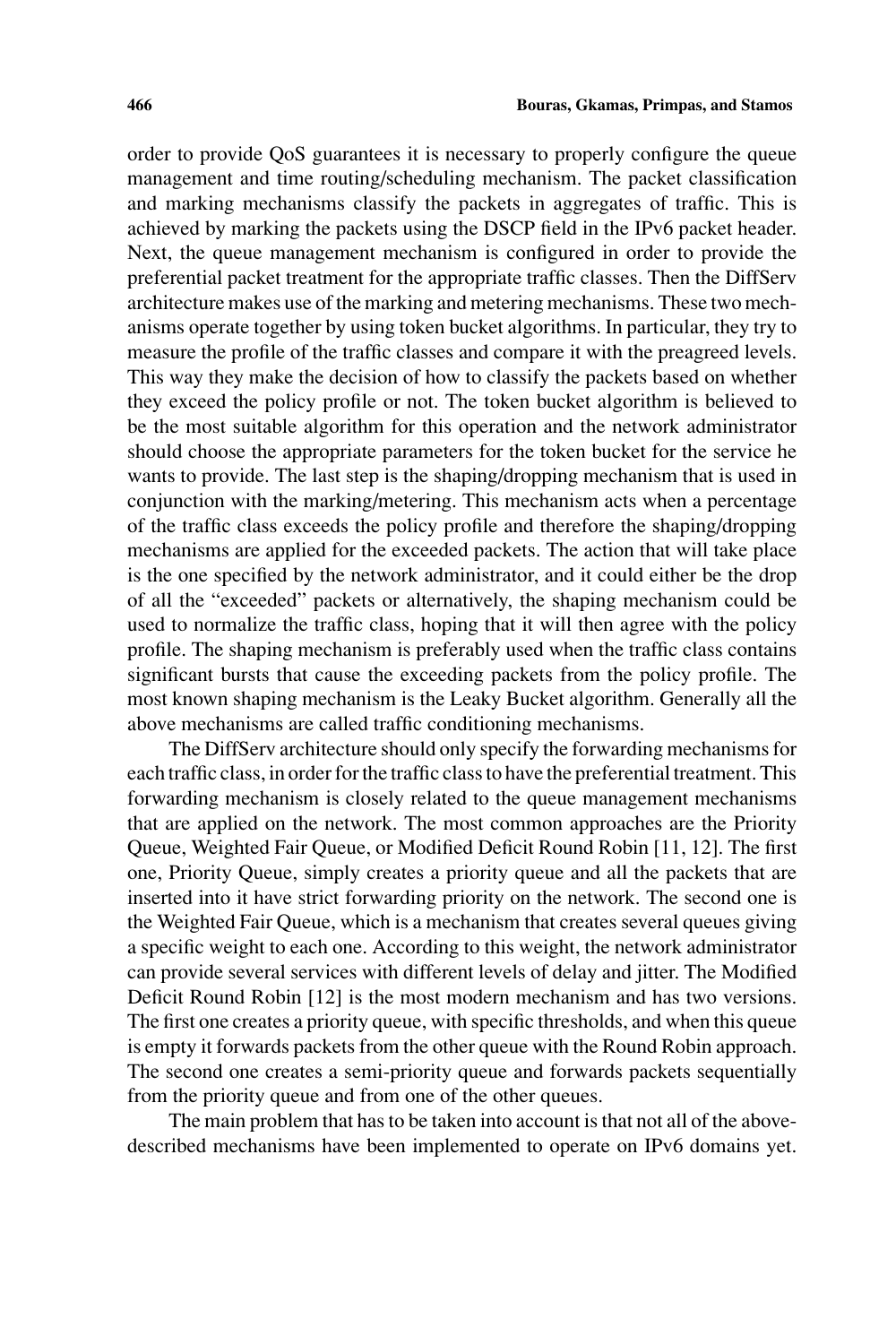In particular, many vendors only provide Weighted Fair Queue or Priority Queue and this makes it more difficult to provide efficient QoS services. But generally, this fact can be considered temporary and it is expected that most vendors will shortly implement more mechanisms in their products as the usage of the IPv6 protocol increases.

# **3. THE IMPLEMENTED QoS SERVICE ON IPv6 TESTBED**

The QoS services are extremely useful for real-time applications, where the packet loss or the delay reduces their quality. In addition, on next generation networks where the number of users is expected to be significantly larger, the need for QoS services will increase. Here, we describe the implementation and testing of a QoS service that will be applied on IPv6 networks and will service flows from real-time applications. The service is based on the DiffServ architecture (expedited forwarding) and provides strict priorities to packets that are produced from realtime applications. This service has been applied on a real testbed IPv6 network that has been created internally in our organization, the Computer Technology



**Fig. 1.** The greek part of the 6NET network.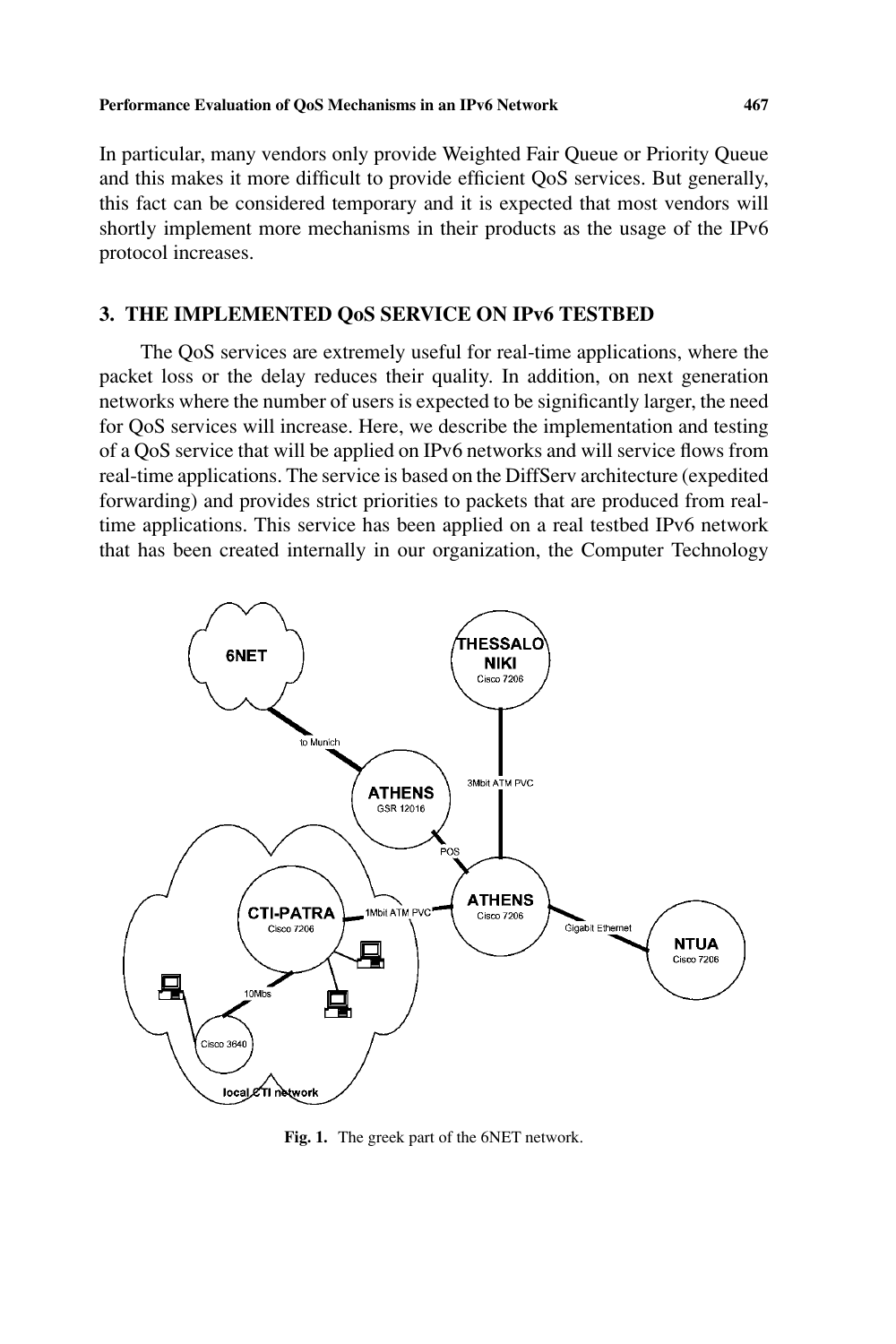Institute (CTI) and is presented in Fig. 1. The software version that this testbed uses for the operating system of the routers is the CISCO IOS 12.2(13) T [12].

The QoS service that was implemented aims to provide prioritization to traffic coming from real-time applications. The QoS service first has to classify the packets that belong to the real-time applications. Next, those packets experience preferential treatment (forwarding with strict priority) with the use of a "priority queue." The rest of the traffic on the router will be treated with best-effort service. So, the rest of this paper focuses on presenting the implemented service, evaluating its performance as well as investigating the correct operation of the prioritization mechanism.

The service has been implemented using the Class-Based Weighted Fair Queuing mechanism (CBWFQ) [11]. This mechanism is software based, extends the classic Weighted Fair Queuing (WFQ) mechanism and can provide strict packet priority. The strict priority feature implements the Low Latency Queue (LLQ) mechanism, which is a method to enqueue packets on a "priority" queue in order to guarantee them low latency and jitter. The service follows the classic guidelines of the DiffServ architecture, so the packets are classified at the ingress point of the IPv6 domain. The experiments have been done using the 7206 and 3610 Cisco routers, with various PCs connected to them using two network switches and hubs (Fig. 1 presents the Greek part of 6NET's network, a research IPv6 network connecting academic and commercial partners around Europe, and Fig. 3 presents CTI's internal testbed in more detail). Our goal was to make the experimental scenarios as realistic as possible. So, we inserted background traffic in the network with the cross-connect method that is a mix of TCP and UDP traffic generated with the Iperf [13] traffic generator. This traffic is classified with DSCP value 0 (default) and is treated as best effort. In addition we inserted foreground traffic that simulates an aggregate of real-time traffic. This traffic is also a mix of UDP traffic (generated with a traffic generator) and RTP (Real-Time Transport Protocol) traffic [14] (generated by an IPv6-enabled OpenH323 application [3]).

To mark the background and foreground traffic, we have applied a marking mechanism on the network devices. We distinguish the background and foreground traffic with different access lists and mark them with DSCP values default (000000) and the predefined Expedited Forwarding (101110), respectively [10, 11]. Then, the output interfaces of the network devices have been configured so that they send the packets that have been marked with DSCP 101110 (Expedited Forwarding) with strict priority.

The experimental procedure that has been followed contains several stages. Initially we evaluate the IPv6 version of the OpenH323 library, and particularly in comparison with the IPv4 version using best-effort service. In Ref. 15, we document how both versions behave when a link in the transmission path is congested because of the simultaneous transmission of other UDP and TCP traffic. Here we document our next step, which was to perform many tests in order to investigate and report the operation of the QoS mechanism under different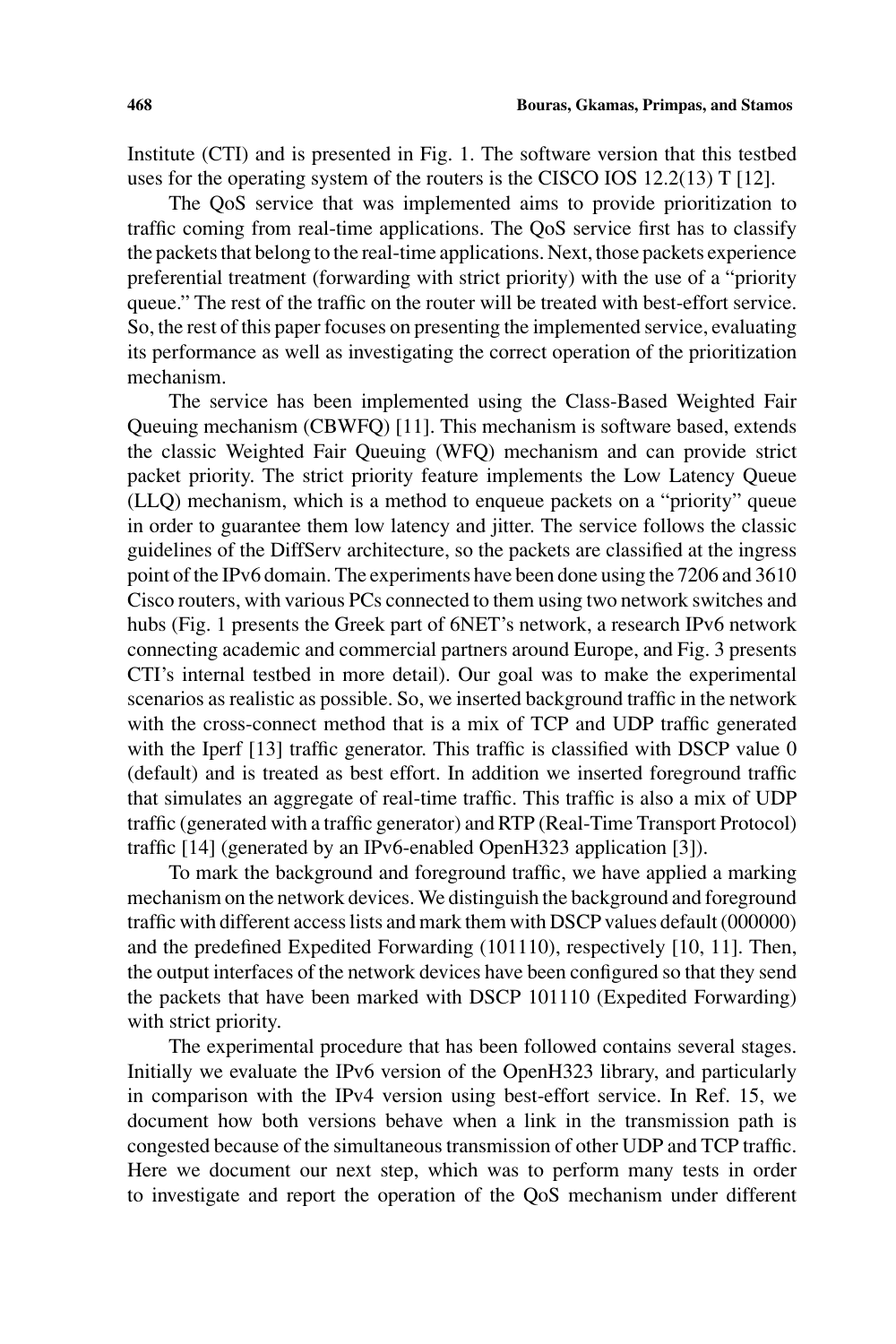#### **Performance Evaluation of QoS Mechanisms in an IPv6 Network 469**

conditions (traffic load, congestion etc.). As we finished the investigation, we tried to test this QoS service with traffic generated by real-time applications (OpenH323) and report the results.

After this experimental procedure, we implemented a second testing scenario, where the network devices had also been configured in order to apply Weighted Random Early Detection (WRED) mechanism [11] for congestion avoidance on the background traffic. In this case the goal is to measure whether the existence of WRED has any impact on the QoS guarantees for the foreground packets. The operation of the WRED mechanism is quite straightforward as the administrator simply specifies the minimum and maximum threshold for the queue size and the packet's dropping probability when the queue size is between the thresholds. If the queue size is smaller than the minimum threshold then the packets are forwarded without any impact. If the queue size is between the minimum and maximum threshold, then incoming packets are dropped with probability equal to the dropping probability. Finally, if the queue size exceeds the maximum threshold, then all the packets are dropped.

To create background traffic, we used the Iperf tool [13], which is capable of producing TCP and UDP traffic in both IPv4 and IPv6 packets. For retrieving and studying the transmission/reception data we used both the RTP/RTCP (Real-Time Transport Protocol/RTP Control Protocol) feedback from the OpenH323 library, and the Ethereal network monitoring tool [16].

Transmission of video data was made using the OpenH323 built-in H.261 codec with CIF (Common Intermediate Format) resolution. Audiotransmission was achieved using G.711 (muLaw variation), a PCM (Pulse Code Modulation) scheme that operates at the rate of 64 Kbps. The main application used for the tests was the OpenPhone GUI client.

## **4. EVALUATING THE DiffServ MECHANISM**

#### **4.1. Best-Effort Traffic**

Our first set of experiments, which are described in detail in Ref. 4, aimed at observing and understanding the behavior of real-time traffic when no QoS mechanism is applied, which means that real-time traffic is treated as best effort. Our first experiment in this set was to create real-time traffic with an OpenH323 videoconferencing application on an uncongested network, in order to compare the bandwidth requirements for the IPv4 and the IPv6 versions of the application. The result was that IPv6 has a slightly bigger need for bandwidth, because of its larger header (on the average case where IPv4 uses no additional header fields). In particular, the IPv6 transmission rate was around 7% higher than the IPv4 transmission rate under similar circumstances, as can be seen in Fig. 2.

Higher bandwidth requirements lead to more immediate needs for quality guarantees, in order to avoid reduced application quality due to network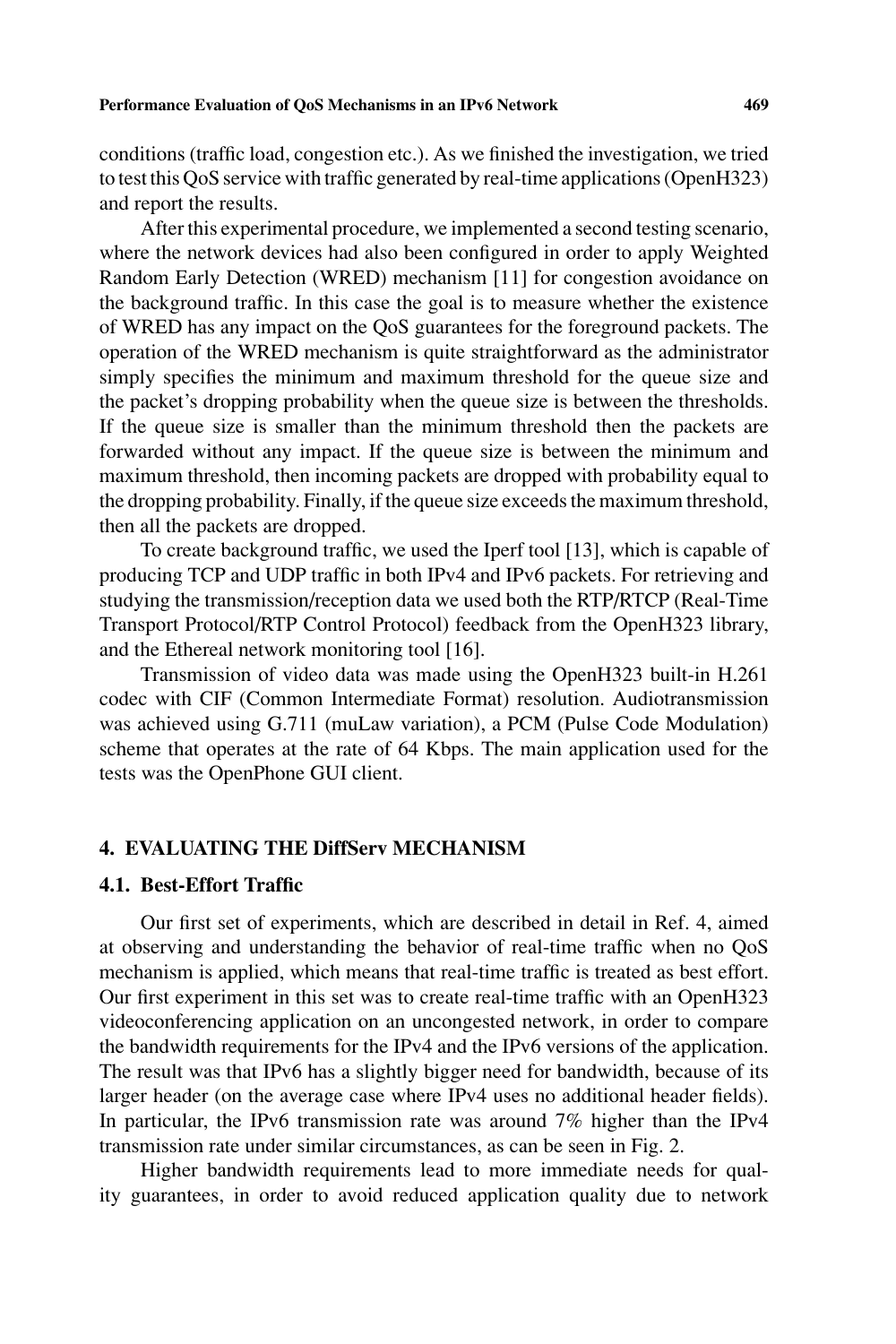

IPv4 and IPv6 stack, no competing traffic

**Fig. 2.** Real-time OpenH323-based application bandwidth consumption.

congestion. Therefore, our next step was to simulate network congestion by introducing background traffic. We experimented both with UDP and TCP background traffic for the IPv4 and IPv6 versions of OpenH323. Our experiments showed that while background traffic was causing congestion problems at the network, the transmission rate and the quality of the real-time application was significantly reduced. Other kinds of traffic, especially TCP traffic that includes congestion avoidance mechanisms with the AIMD (Additive Increase, Multiplicative Decrease) algorithm tend to suffer from congestion also. These results clearly demonstrated the need for QoS mechanisms for real-time applications that compete for limited network resources with similar or different kinds of traffic, both in IPv4 and in IPv6 networks. This conclusion led us to the second set of experiments, this time taking advantage of DiffServ mechanisms for QoS guarantees.

#### **4.2. Investigation of the Prioritization Mechanism**

For the evaluation of the DiffServ mechanisms, we inserted foreground and background traffic with cross-connect method on the network. The background traffic is a mix of TCP and UDP traffic and is created with Iperf traffic generator [13]. The foreground traffic is a mix of UDP traffic and real-time traffic (RTP).

The first point was to investigate the operation of the classification and prioritization mechanisms in our testbed (Fig. 3). The classification mechanism was implemented using IPv6 access lists and creating a policing class in the input interface of the router. According to the IPv6 access list that the packets belong to, the policy class assigns the DSCP values. Next, on the output interface of the router, we have configured a second policy class that gives strict priority to the packets that have been marked with DSCP value 101110 (EF). To make sure that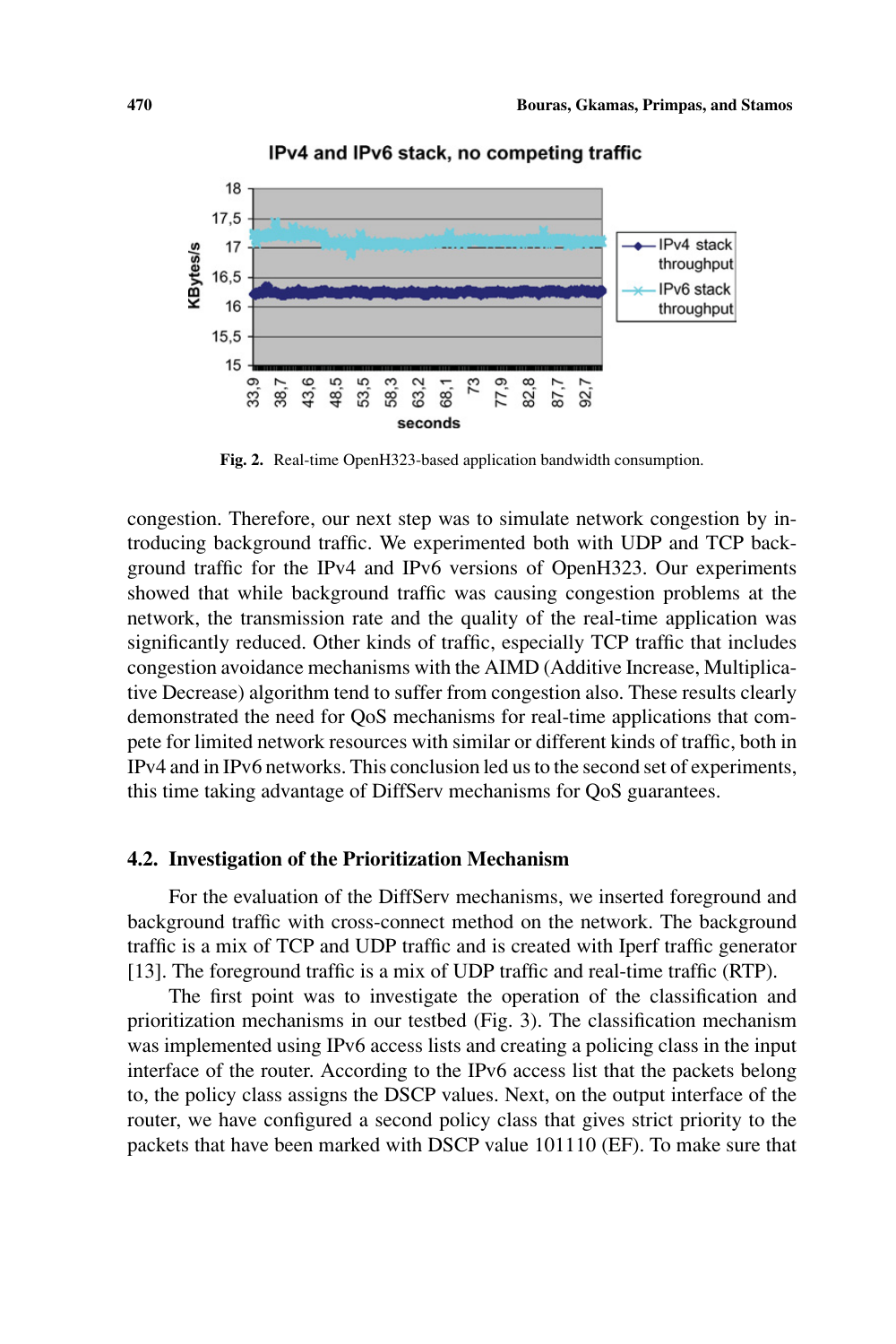

**Fig. 3.** CTI's testbed.

the configured mechanisms operate as expected, a number of tests were done and their results are presented in this section.

First, we disabled the above mechanisms and sent background and foreground traffic to the network that had the following characteristics: both foreground and background traffic was created with Iperf traffic generator and was UDP with average rates of 12 and 1.5 Mbps, respectively. The backbone link is 10 Mbps and in this case we expected to have many dropped packets. Actually, the results were 22% packet drops for both foreground and background traffic.

The next step was to investigate the network's behavior when it only has best effort traffic (UDP or both UDP and TCP). At this stage, we performed several tests that are summarized in Tables I and II. First, we performed tests using only UDP traffic, generated by the Iperf traffic generator. Table I presents the experimental results.

| Inserted traffic                       | Actual throughput                                | Packet loss                  | Average jitter                                     |
|----------------------------------------|--------------------------------------------------|------------------------------|----------------------------------------------------|
| 8 Mbps<br>9 Mbps<br>10 Mbps<br>11 Mbps | 7.98 Mbps<br>8.89 Mbps<br>8.82 Mbps<br>8.74 Mbps | $0\%$<br>0.99%<br>12%<br>20% | $0.205$ ms<br>$2.641$ ms<br>2.787 ms<br>$2.441$ ms |
| 12 Mbps                                | 8.66 Mbps                                        | 27%                          | $2.730 \text{ ms}$                                 |

**Table I.** Best-Effort Experiments (Only UDP)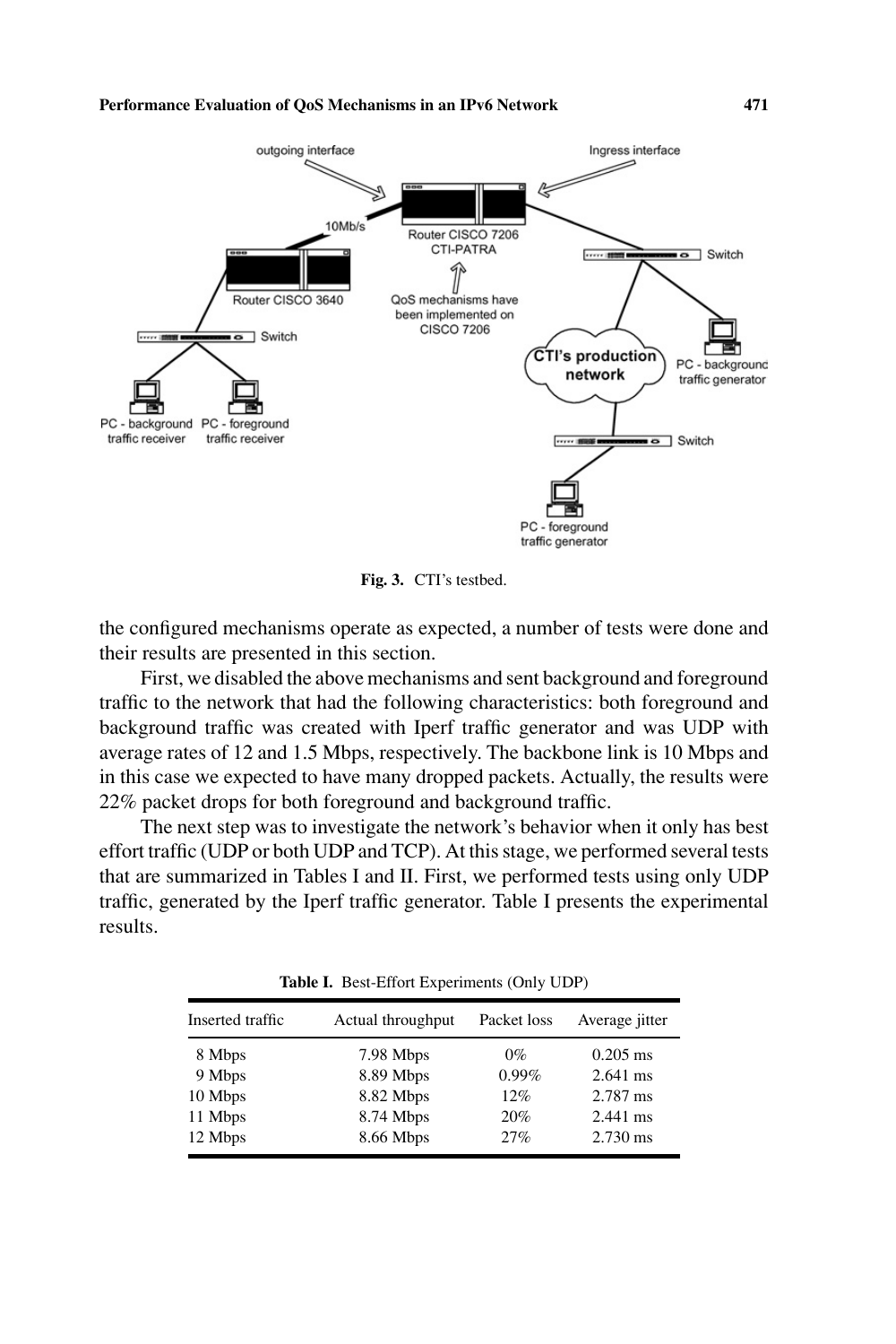

**Fig. 4.** The packet loss when network usage increases.

As we can see from the results, the actual throughput that can fill the backbone links is 8.80 Mbps. In addition, as the network usage increases, the packet loss and jitter also increase as Figs. 4 and 5 show.

Next, we repeated the same scenarios using both TCP and UDP traffic generated by the Iperf traffic generator. Table II presents the results. At this point we should note that while for UDP the traffic generator tries to send the UDP traffic at the specified rate, for TCP it simply follows the TCP algorithm, thereby gradually increasing bandwidth consumption as long as there is no congestion, and rapidly dropping the transmission rate if the TCP sender notices packet losses. In addition, these experiments run for 3 min, so the results for the TCP can be considered quite stable and accurate.

According to the above results, we concluded that for almost 8 Mbps traffic rate and above, the network is fully congested. In addition, when we tried with more realistic traffic patterns (TCP and UDP traffic simultaneously) the traffic generator seemed capable of meeting our traffic generation requirements. It produced the actual UDP traffic that consumes its specified percentage of the bandwidth



**Fig. 5.** The average jitter when network usage increases.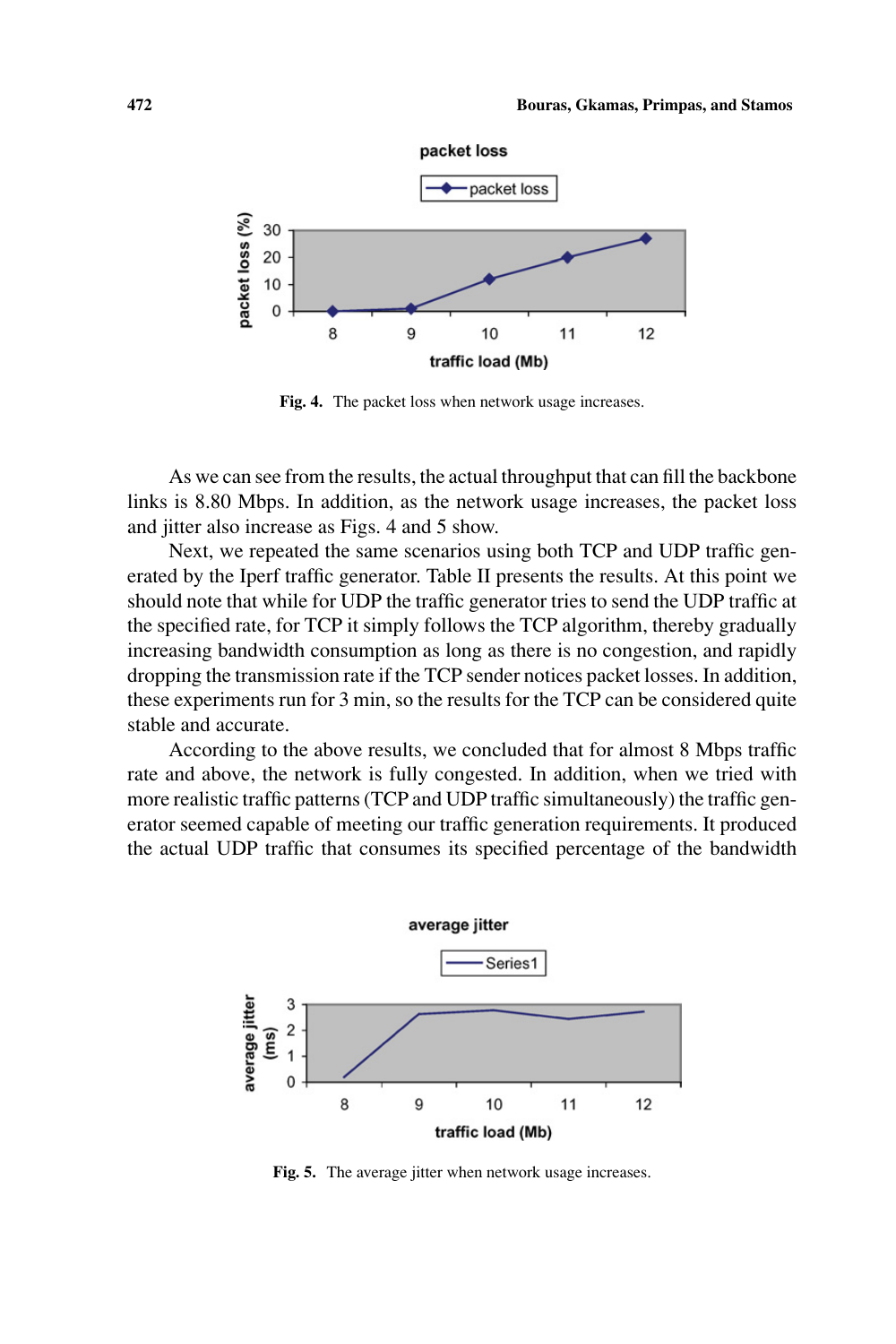| Inserted UDP traffic | Throughput UDP | Throughput TCP (average) |
|----------------------|----------------|--------------------------|
| 3 Mbps               | $2.99$ Mbps    | $2.74$ Mbps              |
| 4 Mbps               | $3.99$ Mbps    | $2.49$ Mbps              |

**Table II.** Best-Effort Experiments (UDP and TCP)

(because of the protocol's nature that does not include a congestion avoidance mechanism) and the remaining bandwidth is used by TCP.

The next step was to enable the classification and prioritization mechanism and try to test them for different traffic loads and scenarios. This stage was necessary in order to be convinced that the classification and prioritization mechanisms work efficiently. For this purpose, we performed a large number of experiments that are described in Table III.

As can be seen in Table III, the prioritization mechanism seems to work efficiently. On each testing scenario the packet loss that the foreground traffic experienced was significantly low, in contrast with the background traffic that suffered significantly larger packet losses. Regarding the jitter, Table III shows that the foreground traffic has larger average jitter (and in some cases, packet loss also has strange behavior). This point is actually due to the fact that the foreground traffic follows a longer path as it also crosses a part of CTI's internal network before reaching the testbed. We have measured the average jitter for packets that have been generated from the same source as the foreground traffic, until the machines that insert the background traffic (this is the additional part of the path) and it is almost 4.3 ms. Taking into account this result, the jitter that the foreground traffic experiences is low. This is also a result that we expected as we have used the strict priority command on the policy map and this command uses the Low Latency Queue (LLQ) mechanism. This mechanism uses low latency queues for the classified packets that provide low delay and we therefore expect significantly lower jitter. Figures 6 and 7 present the packet loss and jitter metrics for the foreground and background traffic for the above scenarios.

Afterwards, some extra experiments were performed aiming to investigate the behavior of the Low Latency Queue (LLQ) mechanism in conditions where the foreground traffic exceeds the percentage of bandwidth that has been allocated for it. In particular, as we had configured the policy map, the strict priority could only use 20% of the total bandwidth, in other words only 2 Mbits. For this reason, we also performed the experiments to record Low Latency mechanism's behavior when it approaches its upper bound.

Looking at the results from the above experiments (Table IV), we conclude that when the rate approaches or exceeds the upper bound that the strict priority mechanism can guarantee, then its behavior seems to change (for faster rates of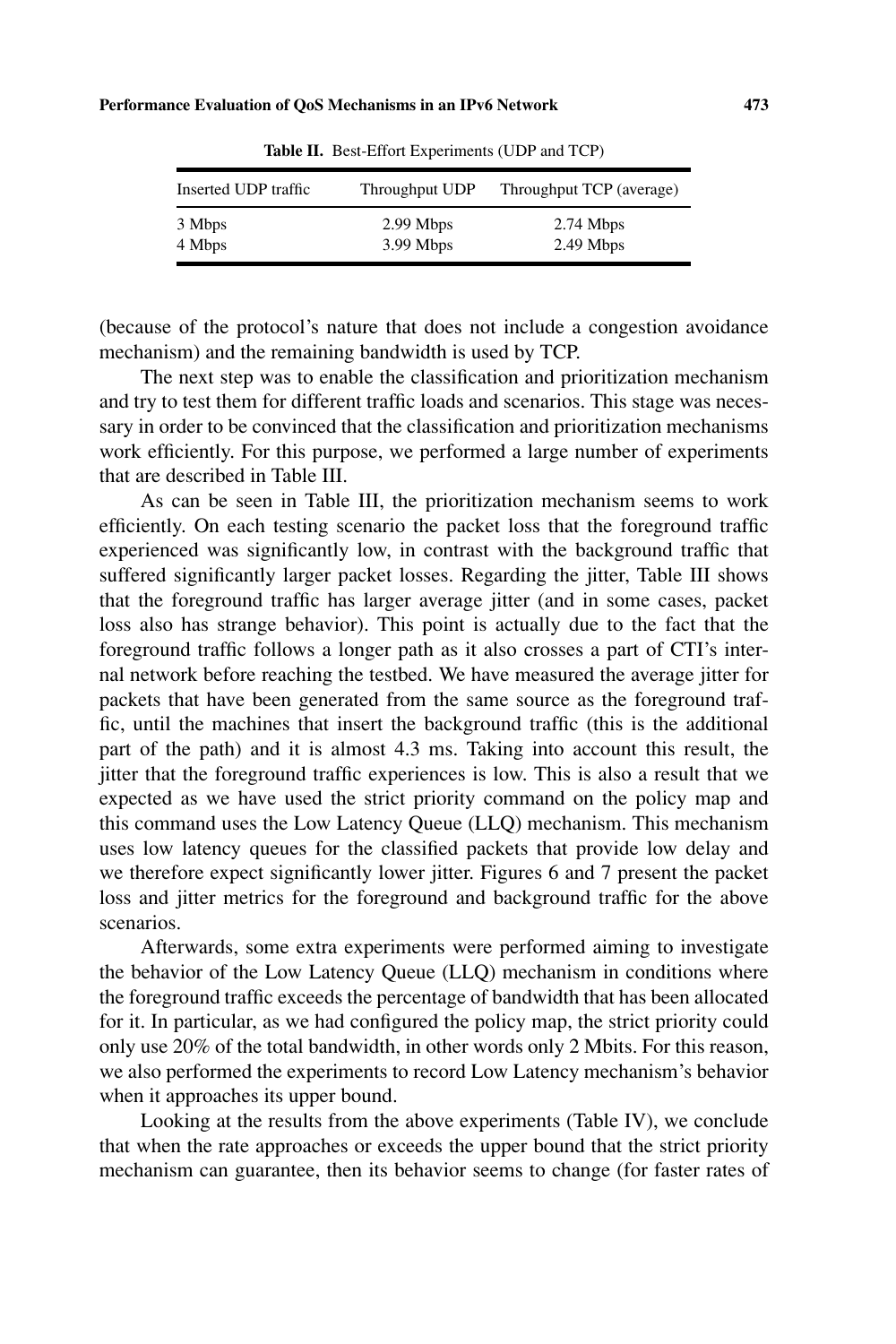| Traffic load (bps)    |                       | Actual throughput (bps) |                         | Packet loss                |                        | Average Jitter        |                     |
|-----------------------|-----------------------|-------------------------|-------------------------|----------------------------|------------------------|-----------------------|---------------------|
| Background<br>traffic | Poreground<br>traffic | Background<br>traffic   | eoregrouna<br>traffic   | ackground<br>traffic       | Foreground<br>traffic  | Background<br>traffic | Foregroun<br>raffic |
| $5 M (UDP) + TCP$     | 500 K (UDP)           | $4.99 M + 2.49 M$       | 500 K                   | <b>CP</b> many<br>$DP = 0$ |                        | 2.627 ms              | $6.420$ ms          |
| (GCID) N              | $500$ K (UDP)         | 8.48 M                  | 482 K                   | 5.5%                       | 7%                     | 2.699 ms              | $.421$ ms           |
| $0 M$ (UDP            | $500$ K (UDP)         | 8.49 M                  | 490 K                   | 15%                        | $2\%$                  | 2.441 ms              | 3.515 ms            |
| S M (UDP)             | 250 K (UDP)           | 7.98 M                  | 250 K<br>244 K<br>239 K | .0011%                     | $\mathcal{S}^{\infty}$ |                       | $1.404$ ms          |
| 9 M (UDP)             | 250 K (UDP)           | 8.58 M                  |                         | 7.6%                       | 2.4%                   | 3.191 ms<br>2.864 ms  | $4.333$ ms          |
| $0 M$ (UDP)           | 250 K (UDP)           | 8.57 M                  |                         | $14\%$                     | 4.5%                   | $1.357$ ms            | 1.830 ms            |
| $2 M$ (UDP)           | 250 K (UDP)           | 8.49 M                  | 246 K                   | 29%                        | $.5\%$                 | .678 ms               | .449 ms             |

Table III. Testing of Classification and Prioritization Mechanism **Table III.** Testing of Classification and Prioritization Mechanism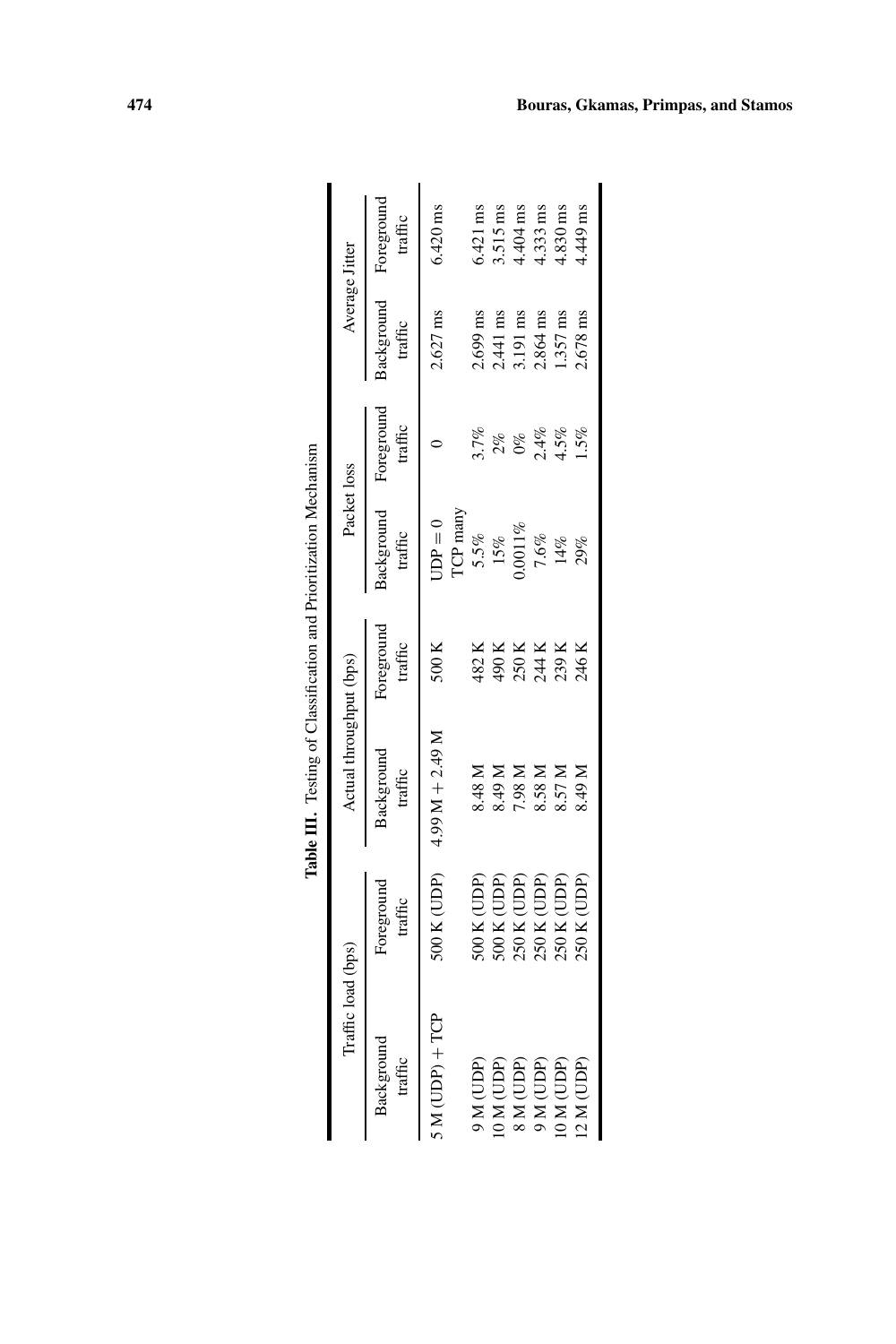

packet loss

**Fig. 6.** The packet loss for various background traffic loads (foreground  $=$ 

250 Kbps).

foreground traffic than 1 Mbps, the packet losses increase). This can be better demonstrated at Fig. 8.

According to Fig. 8 the packet loss increases proportionally for traffic load equal or larger than 1 Mbps. This figure also presents one more strange result, as theoretically the Class Based Weighted Fair Queuing mechanism was supposed to perform strict policy and discard all packets when the rate extends the upper bound (in our case 2 Mbps). Instead, Fig. 8 shows that packets are still transmitted, but with bigger packet loss.

## **4.3. Experimental Testing for Real-Time Applications**

Finishing the above-described experimental stages, the QoS mechanisms that can provide QoS guarantees have been set up and evaluated. As was presented earlier, the used mechanism is the strict priority (which implements the Low



**Fig. 7.** The average jitter for various background traffic loads (foreground = 250 Kbps).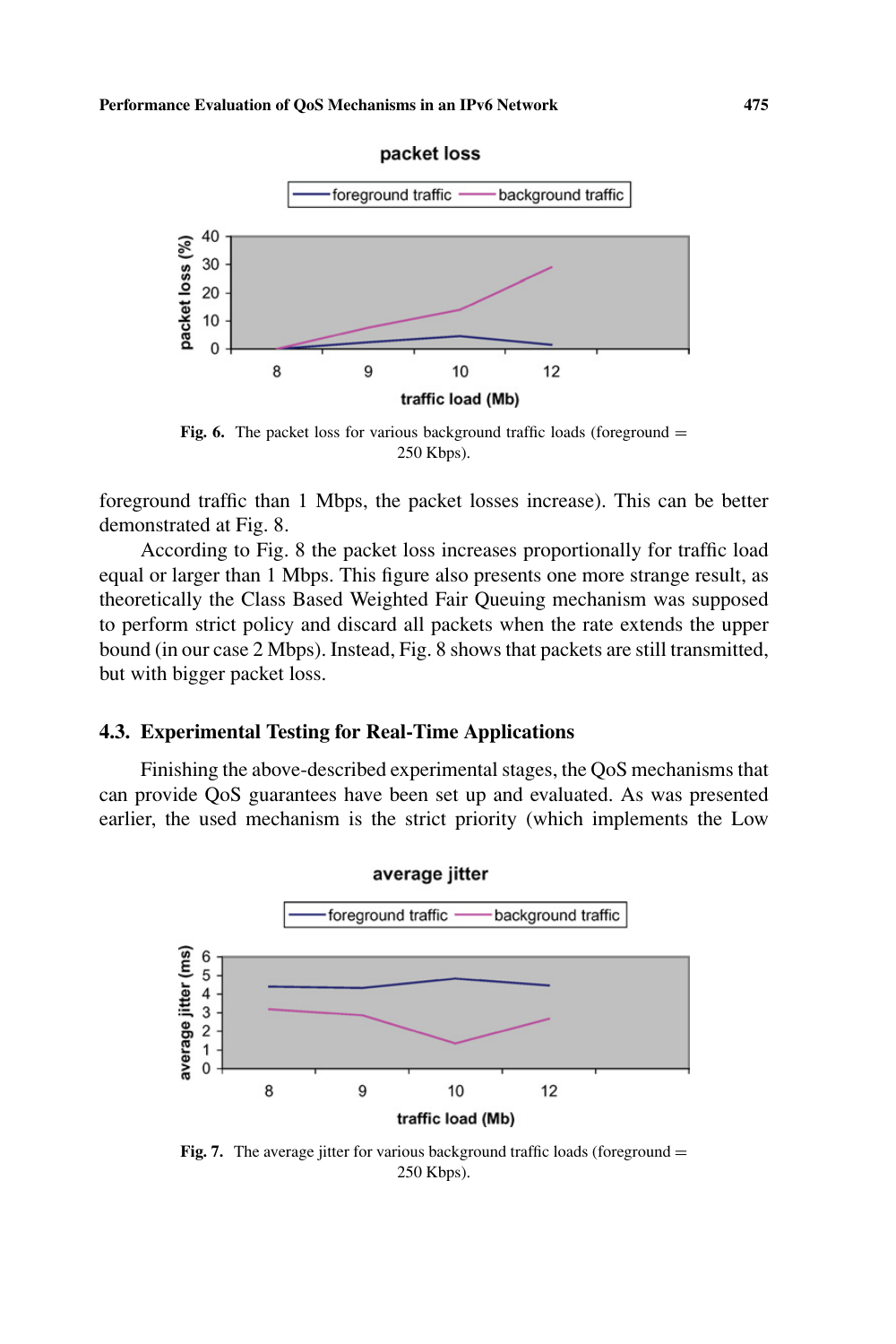|                       |                                                                                               |                            |                                                                         | more in the property of the company of the context of the context of the context of the context of the context of the context of the context of the context of the context of the context of the context of the context of the |                       |                                |                                                          |
|-----------------------|-----------------------------------------------------------------------------------------------|----------------------------|-------------------------------------------------------------------------|--------------------------------------------------------------------------------------------------------------------------------------------------------------------------------------------------------------------------------|-----------------------|--------------------------------|----------------------------------------------------------|
|                       | Traffic load (bps)                                                                            |                            | Actual throughput (bps)                                                 | Packet loss                                                                                                                                                                                                                    |                       | Average Jitter                 |                                                          |
| Background<br>traffic | Foreground<br>traffic                                                                         | Background<br>traffic      | Foreground<br>traffic                                                   | <b>Background</b><br>traffic                                                                                                                                                                                                   | Foreground<br>traffic | Background<br>traffic          | Foreground<br>traffic                                    |
| $\geqslant$           |                                                                                               | M 66't                     |                                                                         | 1.0037                                                                                                                                                                                                                         | 0.047                 | $0.007$ ms                     | 3.376 ms                                                 |
| N S                   | $\begin{array}{l} 1.5 \text{ M} \\ 2.5 \text{ M} \\ 4 \text{ M} \\ 0.5 \text{ M} \end{array}$ | 4.89 M                     | 1.5 M<br>2.5 M<br>3.16 M<br>3.16 M<br>500 K<br>1.43 M<br>1.8 M<br>1.8 M | 2.2%                                                                                                                                                                                                                           | 0.094%                | $0.743$ ms                     |                                                          |
| Ν5                    |                                                                                               |                            |                                                                         | 29%                                                                                                                                                                                                                            |                       |                                |                                                          |
| ×ε                    |                                                                                               | 4.24 M<br>7.98 M           |                                                                         | 0.043%                                                                                                                                                                                                                         | 21%<br>0.47%          | 5.779 ms<br>3.018 ms           |                                                          |
|                       |                                                                                               |                            |                                                                         |                                                                                                                                                                                                                                | $1\%$                 | $3.092 \text{ ms}$<br>4.630 ms |                                                          |
| $_{\rm 8}^{\rm 2}$    | $\begin{array}{l}\n1 M \\ 1.5 M \\ 2 M \\ 2.5 M\n\end{array}$                                 | 7.72 M<br>6.93 M<br>6.16 M |                                                                         | $3.3\%$<br>13%                                                                                                                                                                                                                 | 4.6%                  |                                | 2.276 ms<br>1.773 ms<br>3.761 ms<br>4.641 ms<br>4.641 ms |
|                       |                                                                                               |                            |                                                                         | 23%<br>34%                                                                                                                                                                                                                     | 10%                   | 2.989 ms                       | 3.346 ms                                                 |
|                       |                                                                                               | 5.3 M                      |                                                                         |                                                                                                                                                                                                                                | 13%                   | 2.390 ms                       | <b>.500 ms</b>                                           |
|                       |                                                                                               |                            |                                                                         |                                                                                                                                                                                                                                |                       |                                |                                                          |

Table IV. Experiments for Testing the Upper Bound of Strict Priority **Table IV.** Experiments for Testing the Upper Bound of Strict Priority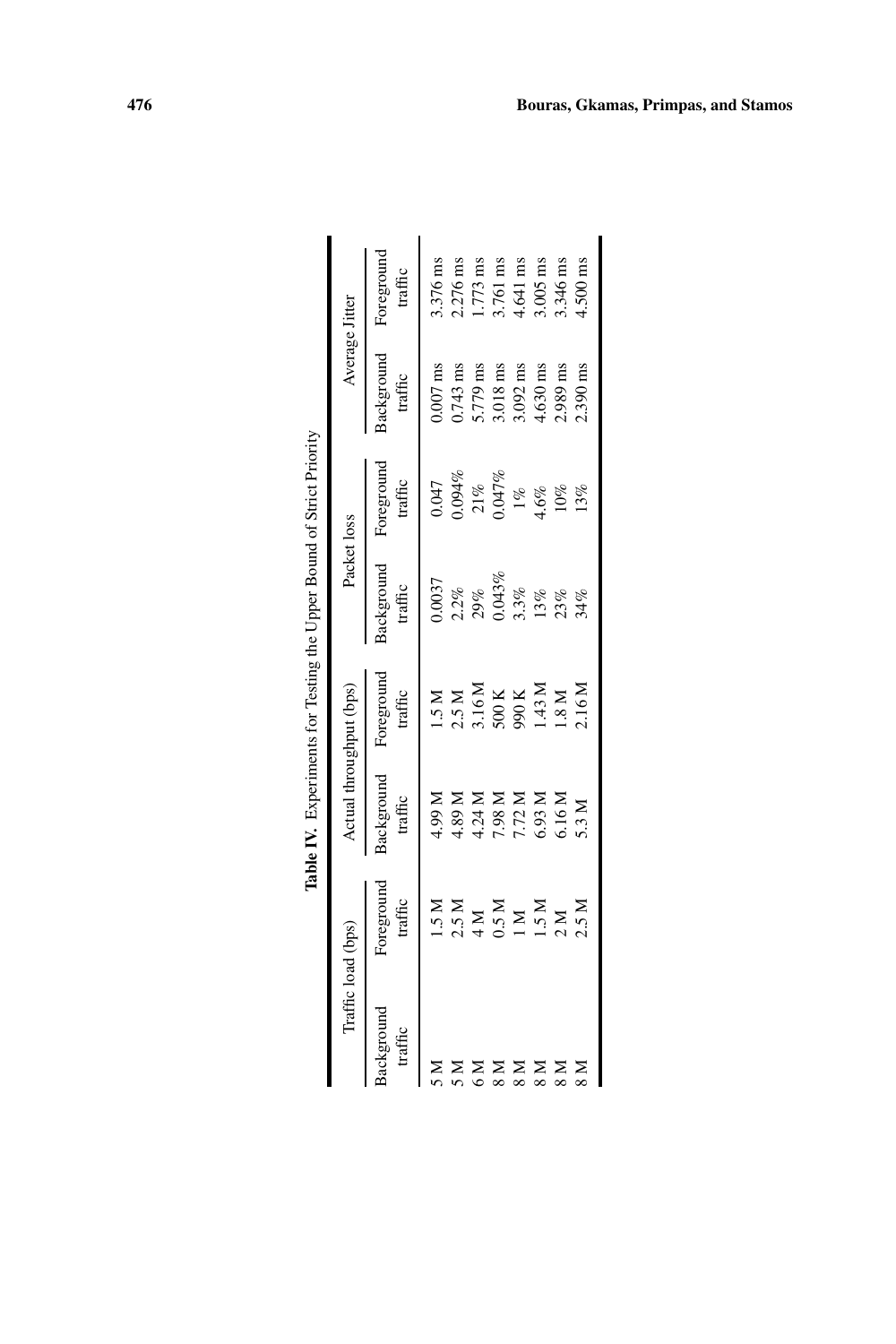

**Fig. 8.** Strict priority's behavior on upper bound.

Latency Queues) and the reason why we used and investigated the behavior of this mechanism is because it is extremely suitable for real-time applications that need low delay, packet loss, and jitter.

The next step was to simulate realistic conditions of traffic load and measure the performance of real-time applications that are preferentially treated by those mechanisms. For this reason, we used an actual application based on the OpenH323 library for implementing the following testing scenarios.

#### *4.3.1. Scenario 1: Real-Time Foreground Traffic*

Initially, the network was loaded with background traffic, generated by the Iperf traffic generator. The selected traffic is a mix of TCP and UDP traffic. At this point we should note that we have started loading the network long enough before inserting the foreground traffic, in order for the TCP to obtain a stable state. Next, the foreground traffic that was generated by a videoconference (using the OpenPhone application based on the OpenH323 library) was inserted. This test was performed for more than 5 min and we recorded the packets that were exchanged. The background traffic consisted of 5 Mbps UDP traffic and TCP traffic that tried to occupy as much bandwidth as possible, as specified by the TCP implementation. The results demonstrated that the UDP background traffic had only a few packets dropped. Similarly, the foreground traffic (OpenH323) had zero packet loss and excellent quality, which proves that the QoS mechanisms achieved their goal. On the other hand, the TCP background traffic was strangled by the strict priority mechanism. Figures 9 and 10 present the throughput of the foreground traffic as well as the throughput of the TCP background traffic.

Looking at the figures, we can see that TCP initially sends many packets and after approximately 40 s it obtains its steady state. In addition, the foreground traffic has an average throughput of almost 300 Kbps and very good video quality.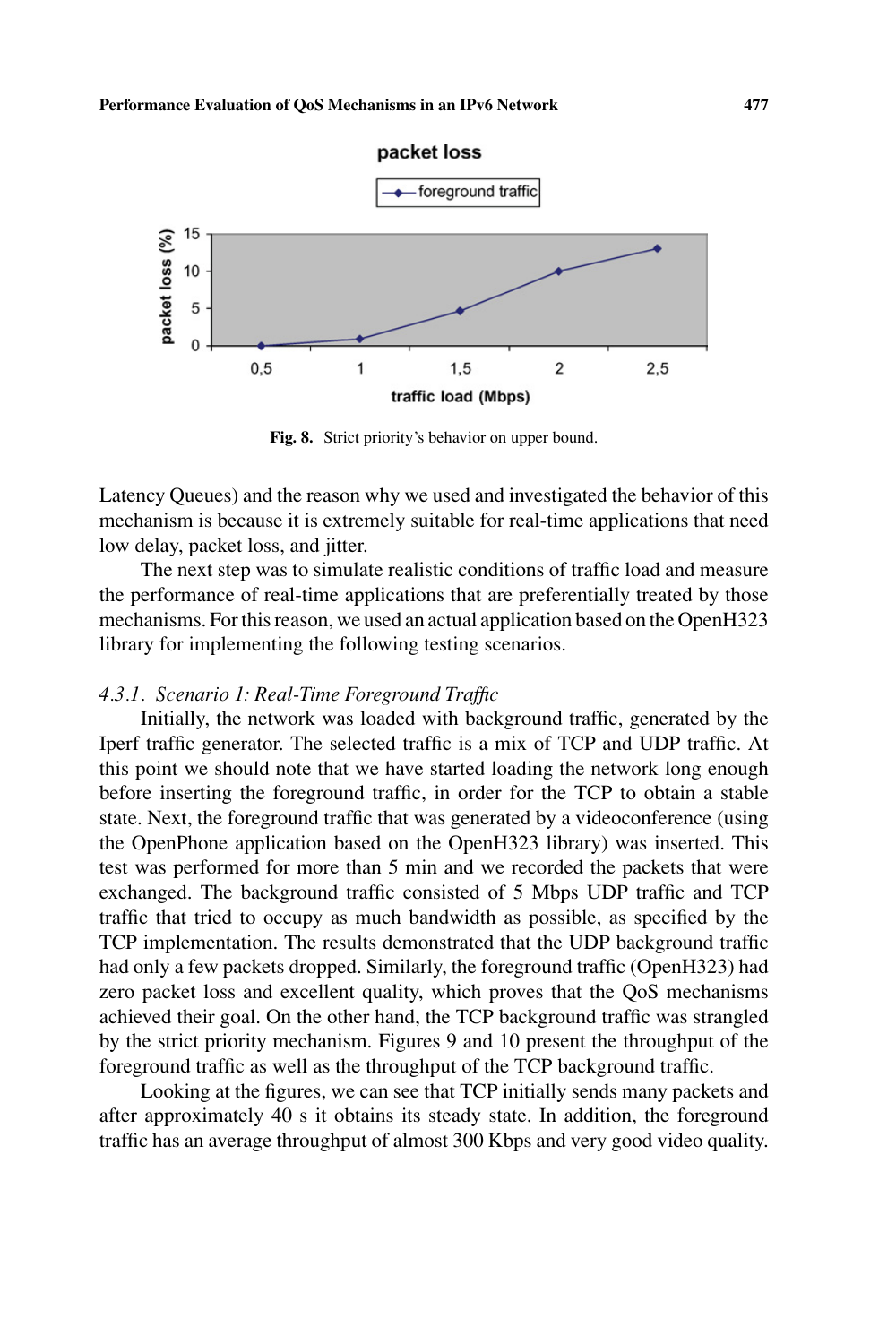

**Fig. 9.** Throughput of foreground traffic.

# *4.3.2. Scenario 2: Foreground Traffic Is a Mix of Real-Time and UDP-Generated Traffic*

Afterwards, a second test, with the same characteristics and traffic load, was performed. The only difference was that we also added at the foreground traffic extra UDP traffic (300 Kbps), once again created by the Iperf traffic generator. The results were the same; the foreground traffic had almost zero packet loss (both UDP and RTP). In addition the RTP traffic (OpenH323) had excellent video quality taking advantage of the operation of the strict priority mechanism (low latency queue). Figures 11 and 12 present the throughput of the foreground traffic and TCP background traffic.



**Fig. 10.** Throughput of TCP background traffic.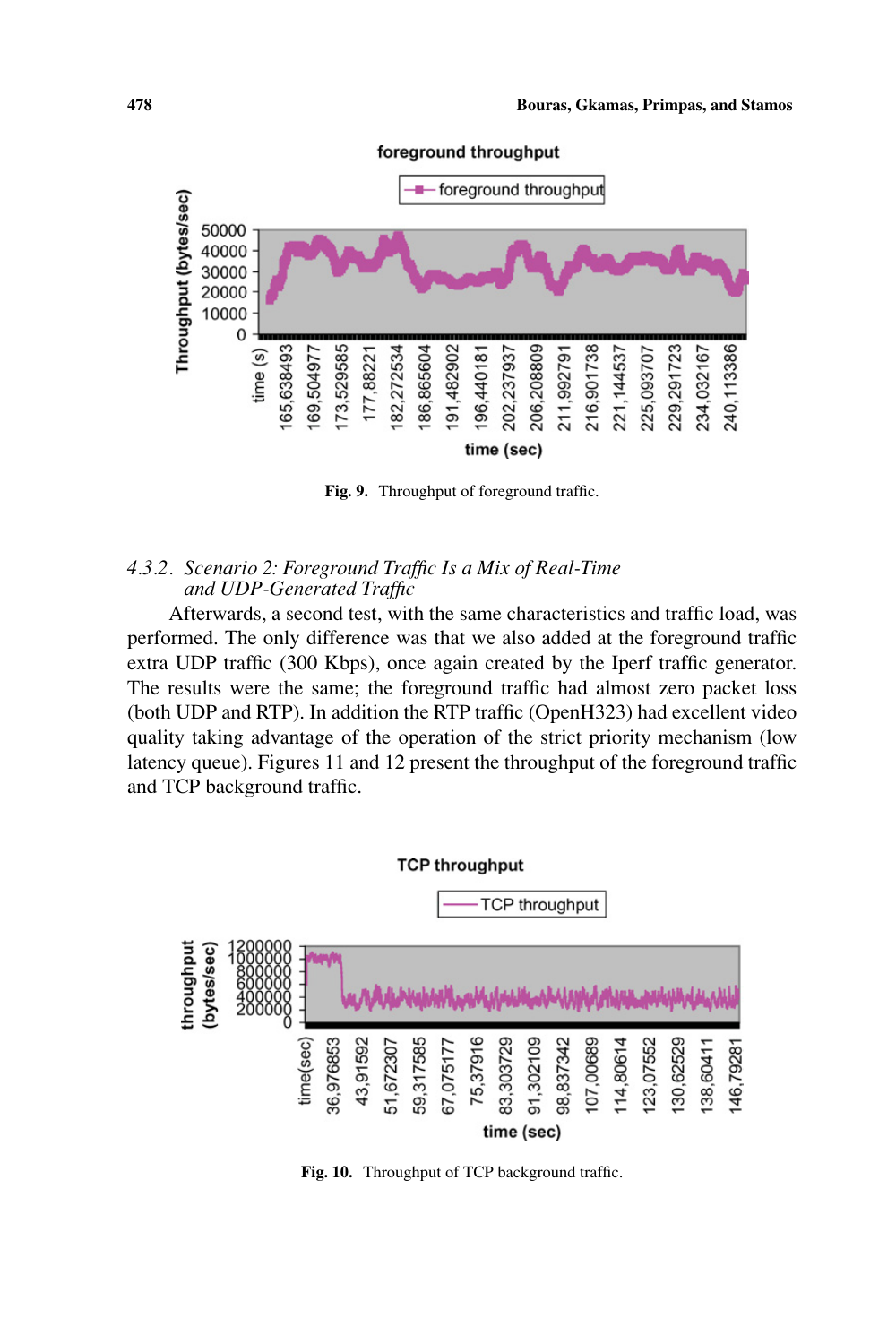

**Fig. 11.** Foreground throughput.

### **4.4. Investigation of WRED Mechanism**

The next goal was to investigate the operation of the WRED mechanism. The WRED mechanism is a popular mechanism for congestion avoidance that has been extensively tested in IPv4. During the tests we tried this mechanism in our IPv6 domain. The goal of our test is first of all to test the correct operation of this mechanism over IPv6 and secondly to investigate its impact on the performance of the foreground traffic. At this stage two separate tests were performed that are described in the following sections.

#### *4.4.1. Scenario 1: Initial WRED Experiment*

The WRED mechanism was set up in order to be applied on the background traffic using as thresholds 30 and 50 packets in the queue. In addition, the maximum queue size was 75 and the drop probability was 10%. According to this



**Fig. 12.** TCP background throughput.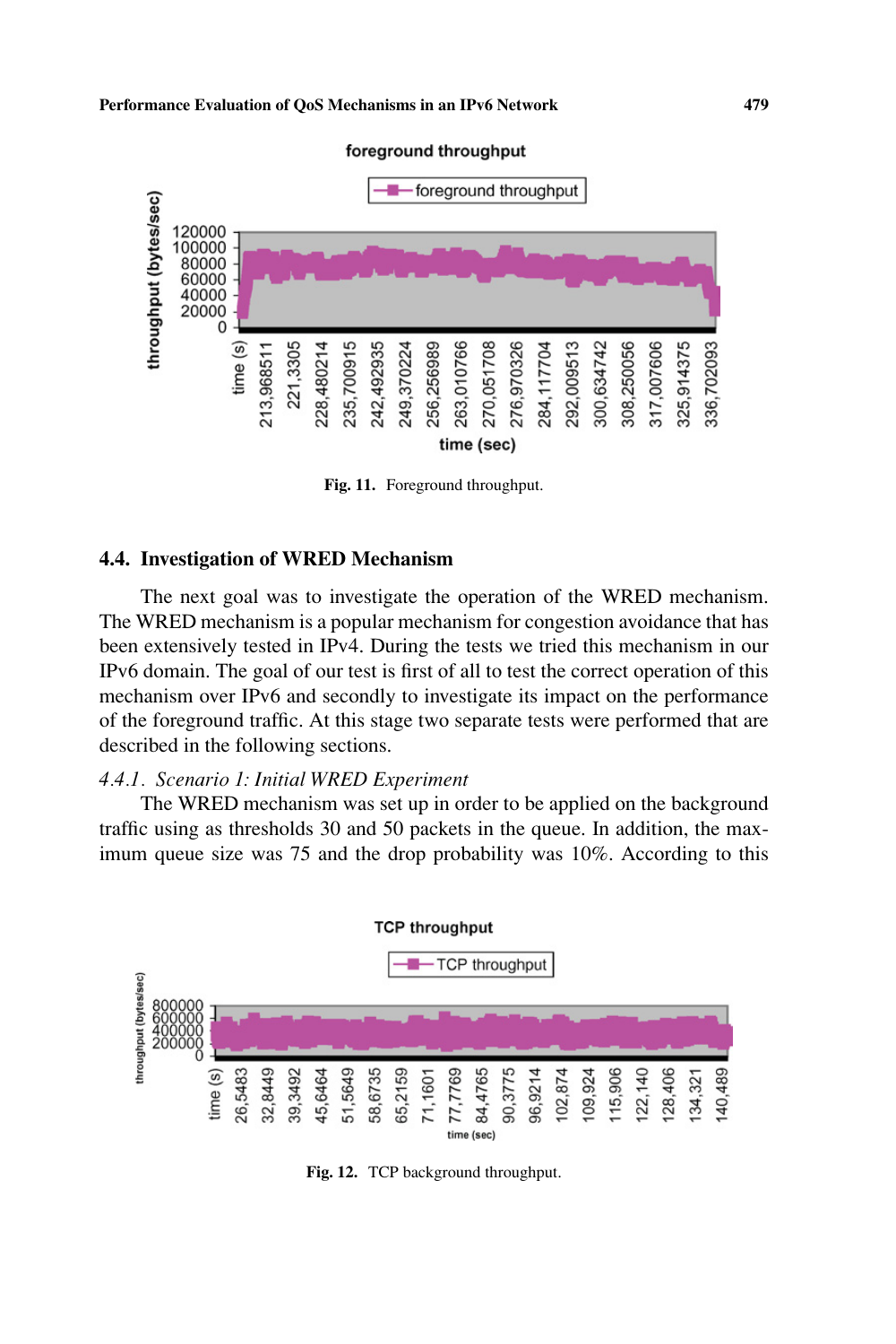| Traffic load (bps)    | Actual throughput (bps) | Packet loss | Average <i>jitter</i> |
|-----------------------|-------------------------|-------------|-----------------------|
| UDP 5 M (background)  | 4.87 M                  | 2%          | 4.800 ms              |
| TCP (background)      | 1.31 M                  |             |                       |
| UDP 700K (foreground) | 700 K                   | $0.034\%$   | $6.265$ ms            |
| <b>RTP</b>            | Average 300 K           | 0.36%       | __                    |

**Table V.** Results Testing the WRED Mechanism

configuration, we repeated a test that had also been performed earlier, in order to compare the results. So, there were background traffic that was a mix of TCP and UDP (5 Mbps) and foreground traffic that was a mix of UDP (700 Kbps) and RTP (OpenH323-based application). Finally, the foreground traffic still only had a few packet losses and very good quality of video. On the other hand, the background traffic had several drops that were caused by the WRED mechanism. The results are displayed in Table V and the TCP throughput is shown in Fig. 13.

According to the results, the foreground traffic does not seem to receive any impact from the operation of the WRED mechanism. The strict priority mechanism seems to work transparently. On the other hand, the background traffic has many packet losses, especially if we compare the result (2% losses of UDP) with the same experiment in the previous section without the WRED mechanism, where the result was less than 0.5%. So the WRED mechanism worked according to its specification and reduced the background traffic. The most significant observation arises when we look at the TCP throughput of the background traffic (Fig. 13) and compare it with the corresponding throughput on the previous section (Figs. 10 and 12). It is obvious that the throughput in this case is lower and that the WRED caused



**Fig. 13.** TCP throughput when WRED has been applied.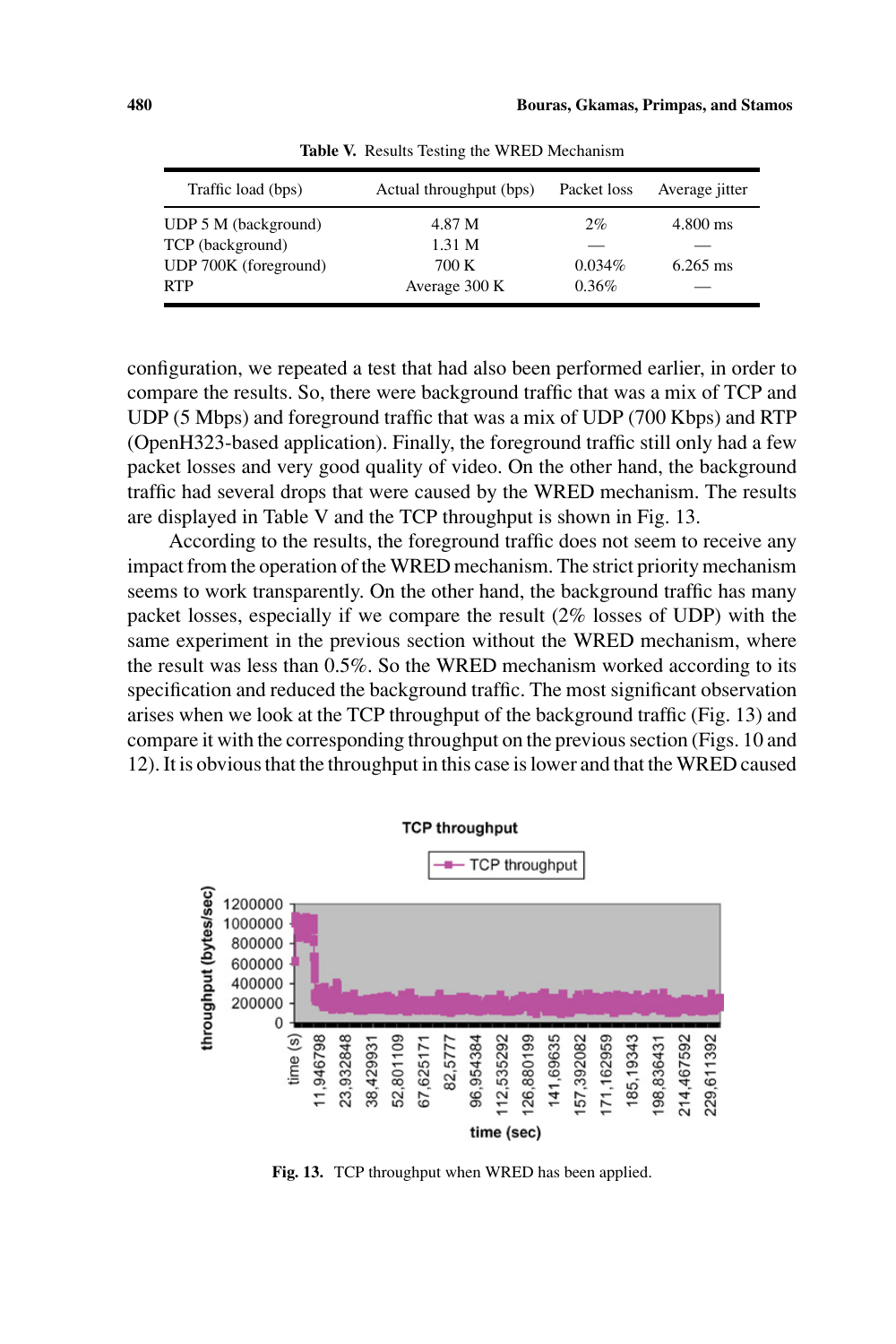this reduction of TCP transmission rate. This can be explained if we consider that the WRED mechanism "created" packet losses earlier, so TCP thought that the network was congested and reduced its rate.

#### *4.4.2. Scenario 2: Higher WRED Thresholds*

After the first experiment, the same scenario was repeated except that we changed the thresholds of the WRED mechanism. This time we tried to approach the maximum queue size and configured the thresholds to be 55 and 75 packets, respectively. The drop probability was also 10%.

We observed similar results regarding the foreground traffic, as the packet losses were almost zero and the video quality was very good. This time the background traffic had better behavior as only 0.92% of UDP traffic packets were lost. In addition, the TCP traffic had a bigger average throughput (1.36 Mbps), as can be seen in Fig. 14. So, at this experiment we allowed the queues to be more filled and achieved a better performance for the background traffic. But, regarding the foreground traffic (for the QoS service that was tested) the existence of the WRED mechanism does not have any significant impact.

## **5. CONCLUSIONS AND FUTURE WORK**

This paper presented a QoS service that was implemented on an IPv6 network, aiming to serve real-time traffic. The QoS mechanisms that were used were tested widely in order to make sure that they work as expected and additionally in order to investigate their performance. Finally, this QoS service was tested using simulated traffic (but generated in such a way that it would be as close to reality as possible) and providing QoS to traffic flows that belong to real-time applications.



**Fig. 14.** TCP throughput with existence of WRED.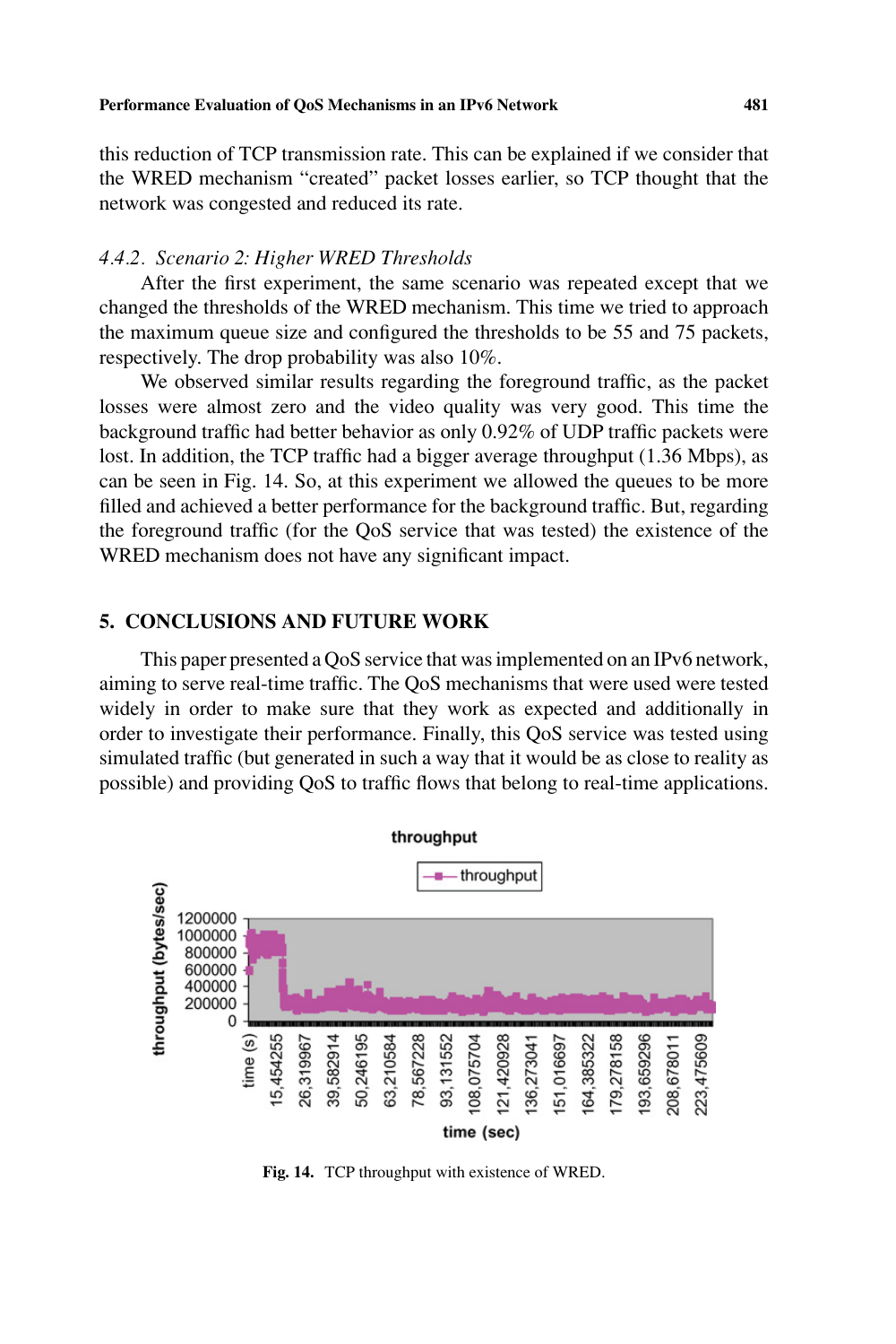The real-time application under investigation was the OpenH323 library and the applications that have been developed on it. The results generally show that the level of QoS that the real-time traffic experiences is very good and gives to the real-time applications the ability to operate with high quality standards.

In addition, a second experimental phase was performed, applying the WRED mechanism for congestion avoidance on background traffic. The goal was to investigate its effect on the QoS service. The results from these experiments indicate that there was not any significant impact on the foreground traffic from the existence of the WRED. On the other hand, the background traffic was affected from the WRED mechanism and the level of how much it was affected is proportional to the values that the thresholds of the WRED mechanism had been configured at. In particular, as the values of the thresholds approached the maximum queue size, the packet loss that the background traffic experienced, decreased. Generally, from those tests we can draw the conclusion that on a fully congested network the WRED mechanism should be configured for the best-effort service, but the values for the thresholds should be selected carefully.

Our next steps include plans to continue our work on this area by extending those experiments on the bigger topology of the 6NET network [17]. We also plan to test some other mechanisms such as policing at the ingress router of the DiffServ domain. A very interesting and open issue for research is the investigation of the way that the policy profile should be selected and configured for aggregate of flows of real-time data in order to follow the accorded SLAs [18]. Generally, the policing mechanism is implemented using the token bucket algorithm and its role is to make sure that QoS guarantees are provided to traffic flows that obey the preagreed rules (the mean rate that they send packets, their maximum bursts etc.).

In addition, we plan to implement a second QoS service on the same domain, based on assured forwarding per hop behavior (AF PHB) that will operate in conjunction with this expedited forwarding QoS service. Finally, we are also interested on testing additional QoS features that will be possibly introduced in later versions of CISCO IOS for IPv6 QoS.

#### **ACKNOWLEDGMENTS**

This work was partially supported by the 6NET project funded by the IST program of the European Commission (IST Contract No: 2001-32603) [17].

#### **REFERENCES**

- 1. S. Deering and R. Hinden, *RFC 2460, Internet Protocol, Version 6 (IPv6) Specification*, Internet Engineering Task Force, December 1998.
- 2. S. Vegesna, *IP Quality of Service: The Complete Resource for Understanding and Deploying IP Quality of Service for Cisco Networks*, Cisco Press, Indianapolis, USA, 2001.